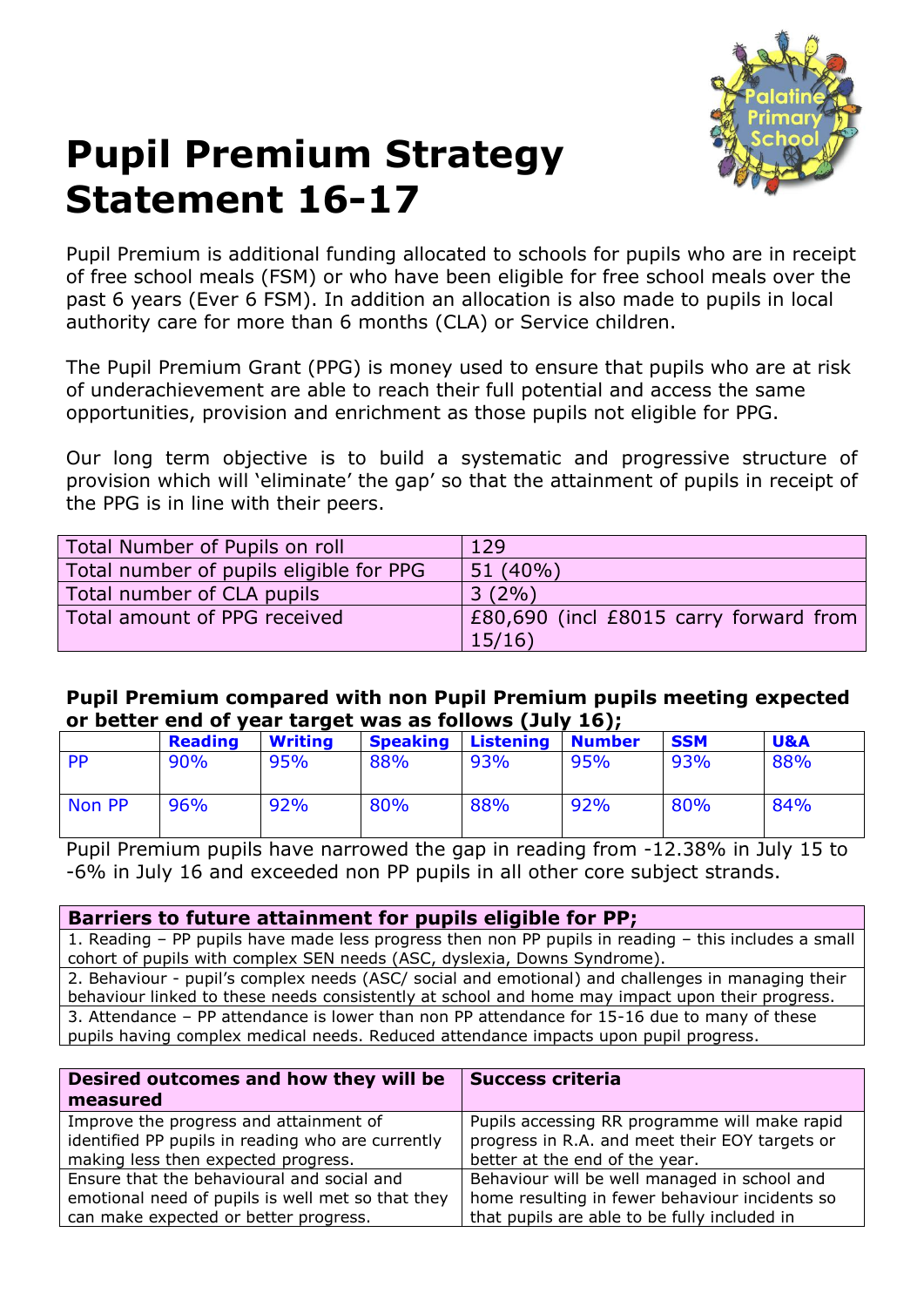|                                                                                                                                      | lessons and meet their EOY targets or better.                                                        |
|--------------------------------------------------------------------------------------------------------------------------------------|------------------------------------------------------------------------------------------------------|
| Ensure that identified needs related to PP pupil's<br>attendance are addressed so that they can make<br>expected or better progress. | Identified PP pupils overall attendance will<br>$\vert$ increase for 16-17 (case studies from 15-16) |

## **PPG planned priorities for 2016/17 are;**

| <b>Chosen</b><br>action/approach.<br>When will it be<br>reviewed?                                                        | <b>Cost</b> | <b>Objective/ Success</b><br><b>Criteria</b>                                                                                                                                                                                                                                                                                                 | What is the evidence and<br>rationale for choice? How will<br>this be implemented effectively?                                                                                                                                                                                                                                                                                                                                                                                                                                                                                                   |
|--------------------------------------------------------------------------------------------------------------------------|-------------|----------------------------------------------------------------------------------------------------------------------------------------------------------------------------------------------------------------------------------------------------------------------------------------------------------------------------------------------|--------------------------------------------------------------------------------------------------------------------------------------------------------------------------------------------------------------------------------------------------------------------------------------------------------------------------------------------------------------------------------------------------------------------------------------------------------------------------------------------------------------------------------------------------------------------------------------------------|
| <b>Reading Recovery</b><br>run by a PP<br><b>Teaching Assistant</b><br>(10x week<br>programme to be<br>reviewed Jan 17). | £7,612      | Targeted 1:1 support<br>for PP pupils using RR<br>intervention so that<br>they can make<br>expected or better<br>progress in reading.<br><b>Success criteria;</b><br>Pupils to demonstrate<br>increased reading<br>age/accuracy/<br>comprehension/ book<br>levels/phonics skills<br>from entry to exit of<br>programme.                      | Reading Recovery was implemented<br>in Jan 14 with a Pupil Premium TA<br>and has been a highly effective<br>intervention with 100% of pupils<br>making progress of 3 months or<br>better in a 10 week programme.<br>The RR TA will collaborate with the<br>PP co-ordinator and peer RR coach at<br>Oakgrove College to ensure that<br>pupils accessing this intervention<br>make good progress.                                                                                                                                                                                                  |
| <b>`First Class@</b><br>Number' 1 and 2<br>intervention led by<br>PP TA (12 week<br>programme to be<br>reviewed Jan 17). | £21,289     | Targeted group<br>support for identified<br>PP/ non PP pupils to<br>make progress in<br>number.<br><b>Success criteria;</b><br>Pupils to demonstrate<br>increased maths age<br>from entry to exit of<br>programme and POS<br>levels.                                                                                                         | First Class @ Number intervention is<br>a tried and tested programme from<br>Edge Hill university. It has been<br>highly effective since we introduced<br>it in October 15 and pupils have<br>made at least 1 years progress or<br>better in 12 weeks.<br>Impact to be overseen by maths co-<br>ordinator (who has attended the First<br>Class training). Training to be<br>delivered to class staff on<br>implementing successful strategies<br>from intervention in class.<br>Spring 17 - 100% of pupils (4)<br>made progress - Average MA<br>increase of group was 1.5 years<br>in 12 x weeks |
| Triple P/ Behaviour<br>support led by<br>PPTA (10 week<br>programme to be<br>reviewed Jan 17).                           | £13,994     | To support identified<br>PP/non PP pupils and<br>their parents with<br>behaviour for learning.<br><b>Success criteria;</b><br>Behaviour will be well<br>managed in school<br>and home resulting in<br>fewer behaviour<br>incidents so that<br>pupils are able to be<br>fully included in<br>lessons and meet their<br>EOY targets or better. | Triple P course selected using<br>evidence of effectiveness. Since<br>introducing Triple P into school in<br>Summer term 16 parents have<br>reported that they feel more able to<br>effectively manage their child's<br>behaviour at home.<br>New cohort of parents to access<br>Triple P programme with PPTA. Triple<br>P programme to be overseen by PP<br>co-ordinator and also introduced to<br>staff so that strategies to support<br>pupils behaviour can be implemented<br>consistently at home and school.                                                                               |
| <b>Learning Mentor</b><br><b>Support led by PP</b><br>TA (review in Jan<br>17).                                          | £7,612      | To support identified<br>PP/non PP pupils<br>social and emotional<br>well being.                                                                                                                                                                                                                                                             | In 2015 we introduced a Learning<br>Mentor and nurture groups and play<br>therapist to better support pupils'<br>social and emotional needs. The                                                                                                                                                                                                                                                                                                                                                                                                                                                 |